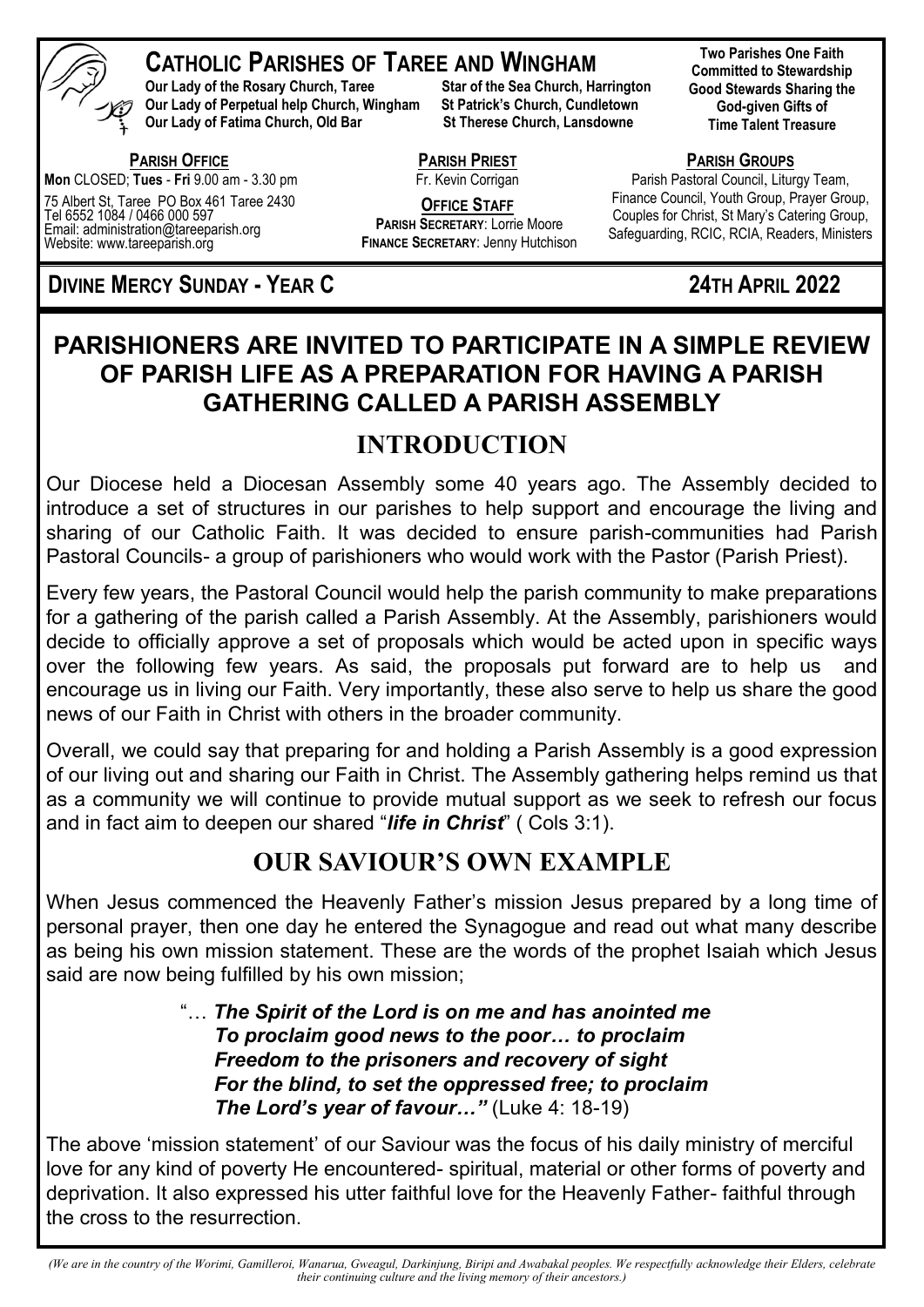### "… *LIFE WITH CHRIST*…" ( Cols 3:1 ) and **COMMUNION and MISSION**

As human beings we are also among those poor who are always in need of the healing and strength of the presence of Christ's Spirit of love.

When St Paul instructed the early Christian community about their shared "*life with Christ"*  he said that they are now part of the body of Christ, with Christ the head of the body (I Cor. 12). Paul said that as the body of Christ, the community have different parts. We all have gifts of the Spirit to serve the life and mission of the community.

St Paul was always insistent that the Faith community, like our Saviour, serve the needs of the poor. In many ways, we already seek to be instruments of the love of Christ. We also  $\vert$ are aware that our bonds as a Faith community need caring for and strengthening ('*communion'*), and our sense of mission also needs to be attuned to God's purposes (*mission*). Did you know that last year Pope Francis launched the whole Church worldwide to have a special Assembly called a Synod? Its focus is also upon three key themes: COMMUNION; PARTICIPATION; AND MISSION.

### **OUR PARISH COUNCILS' INVITATIONS**

Our Parish Council decided to invite parishioners from both our parishes to participate in the preparations for a Parish gathering or Assembly. This Assembly could be held in June. Soon, you will be invited to write in a sentence your response to the following questions:

1.What is it that I value most about my Faith and parish community?

I

2.What key challenge do I believe our parish needs to focus upon and to engage with in our plans and activities over the next 12 months?

This simple questionnaire will be made available next weekend. You are invited to take a form home; give it prayerful consideration and complete it as best you are able. It can be returned, folded up in the "Collection basket" at Masses/SCAE's on the 14/15 and 21/22 May.

You will receive a summary of this information prepared by Parish Council members and also information about our next step.

In the meantime we pray "…*May God fulfil every one of your plans*…" (Ps 19).

#### **Father Kevin Corrigan**

### **Prayer List for Taree and Wingham Parishes**

**SICK:** Sandra Baker, Sue Berry, Cathy Callinan, Bev Crouch, Consie de Dassel, Alex Dabey, Ken Fitton, Betty Howard, David Hutchison, Patricia Moffat, Neil Moroney, Josephine Murphy, Martin Murphy, Linda Norris, Rose Sammut, Liz Taylor, Robert Vaccaro, Paul White, Noel Wolfenden.

**ANNIVERSARIES:** Chris Frost, Chad McDonell, Monica O'Loughlin, Edward Launders **RECENTLY DECEASED:** Judith Wisemantle nee Eidstein

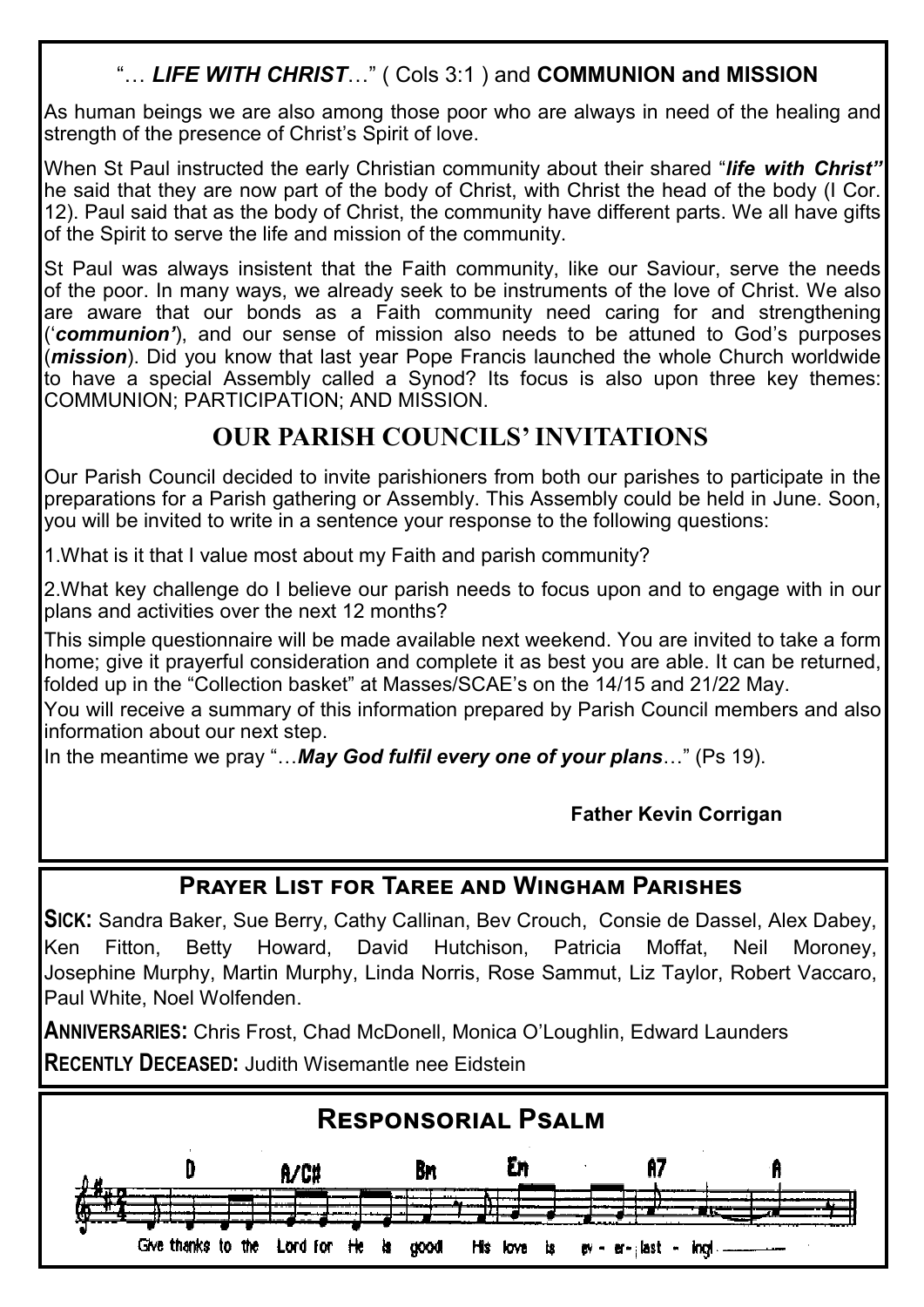

Office of Safeguarding

**All Welcome**

#### **THE OFFICE OF SAFEGUARDING**  is the organisational expression of the Diocese of Maitland-Newcastle's abiding commitment to promote the safety, welfare and well being of children and vulnerable adults. If you have any concerns for a child or vulnerable adult please contact the office of safeguarding: **Ph 4979 1390** or Email: **childprotection@mn.catholic.org.au**  or visit their website for more information **https://officeofsafeguarding.org.au/.**

### **ST MARY'S PIETY STORE**

is open in the front foyer of Our Lady of the Rosary Church Taree on Saturdays after 6.00pm Mass and



on Sundays after 9:30am Mass. We have illustrated children's Mass books available for \$4, Baptism candles, gifts and cards. Divine Mercy 3 piece package \$5 each and Miraculous Medals. Framed pictures of Saints at various prices are also available. Your support is appreciated.

#### **VOLUNTEER SRE TEACHER**

needed for Old Bar Public School to teach Year 1 and Year 2 group from 11:40am -12.10pm on Wednesdays. Please contact the Parish Office if you are able to help.

# **PARISH NOTICES**

**PROJECT COMPASSION BOXES:** Please remember to return your Project Compassion Collection boxes. Thank you for helping communities lift out of poverty and for giving them hope.

**ROSTERS:** Preparation for reading, communion & set-up rosters for Our Lady of the Rosary Church Taree will commence soon. If you are on the roster and would like to be removed or you are a new Minister & would like to be added, please contact the parish office.

**HOLY WATER BOTTLES** are available in each Mass Centre. Please reuse / refill your bottles of Holy Water in the future.

**HOUSE BLESSINGS AFTER EASTER:** Should any Parishioners wish to have your house blessed after Easter please contact the Parish Office to arrange a suitable appointment.

#### **PARISH CALENDAR 2022 MONDAY 25TH APRIL**

**ANZAC DAY** 8.00am Taree Mass

**TUESDAY 26TH APRIL ST MARK THE EVANGELIST** 7.00am Old Bar Rosary 5.30PM NO MASS

**WEDNESDAY 27TH APRIL** NO MASS

**THURSDAY 28TH APRIL ST PETER CHANEL** NO MASS

**FRIDAY 29TH APRIL ST CATHERINE OF SIENNA** NO MASS

**SATURDAY 30TH APRIL** 4.30pm Rosary at Harrington Church 5.00pm Harrington SCAE 6.00pm Taree Mass

#### **SUNDAY 1ST MAY**

**3RD SUNDAY OF EASTER** 7.00am Old Bar Rosary 7.30am Old Bar Mass 6.50am Wingham Rosary 7.30am Wingham SCAE 9.30am Taree Youth Mass



**MEN'S CHOIR**

meeting will be held at the Resource Center on Sunday 1st May after

Mass for the men singers to meet each other and discuss plans for practice . Those who are interested are still welcome to join. Please contact the Parish Office Ph 6552-1084.



**ANZAC DAY MASS**  A Holy Mass will be celebrated at Our Lady of the Rosary Church Taree on Monday 25th April at 8.00am in remembrance of soldiers who died at war.

**MARIST SISTERS:** 2 large boxes of used stamps are sent to the Marist Sisters in America. Stamps are sold and money raised sent to support Marist Sisters in Africa. Thanks to all who donated stamps.

**ANNA'S WIDOWS GROUP**  will meet for lunch at 12.00noon on Sunday 1st May at Club Taree. Contact May Dureau 6552 5596 if attending.

# **PLEASE NOTE**

Due to our priest's ongoing commitment this



week, there will be no weekday Masses at Our Lady of the Rosary Church Taree and St Patrick's Church Cundletown from Tuesday 26th April to Friday 29th April. Weekend Masses will be celebrated by a visiting priest.